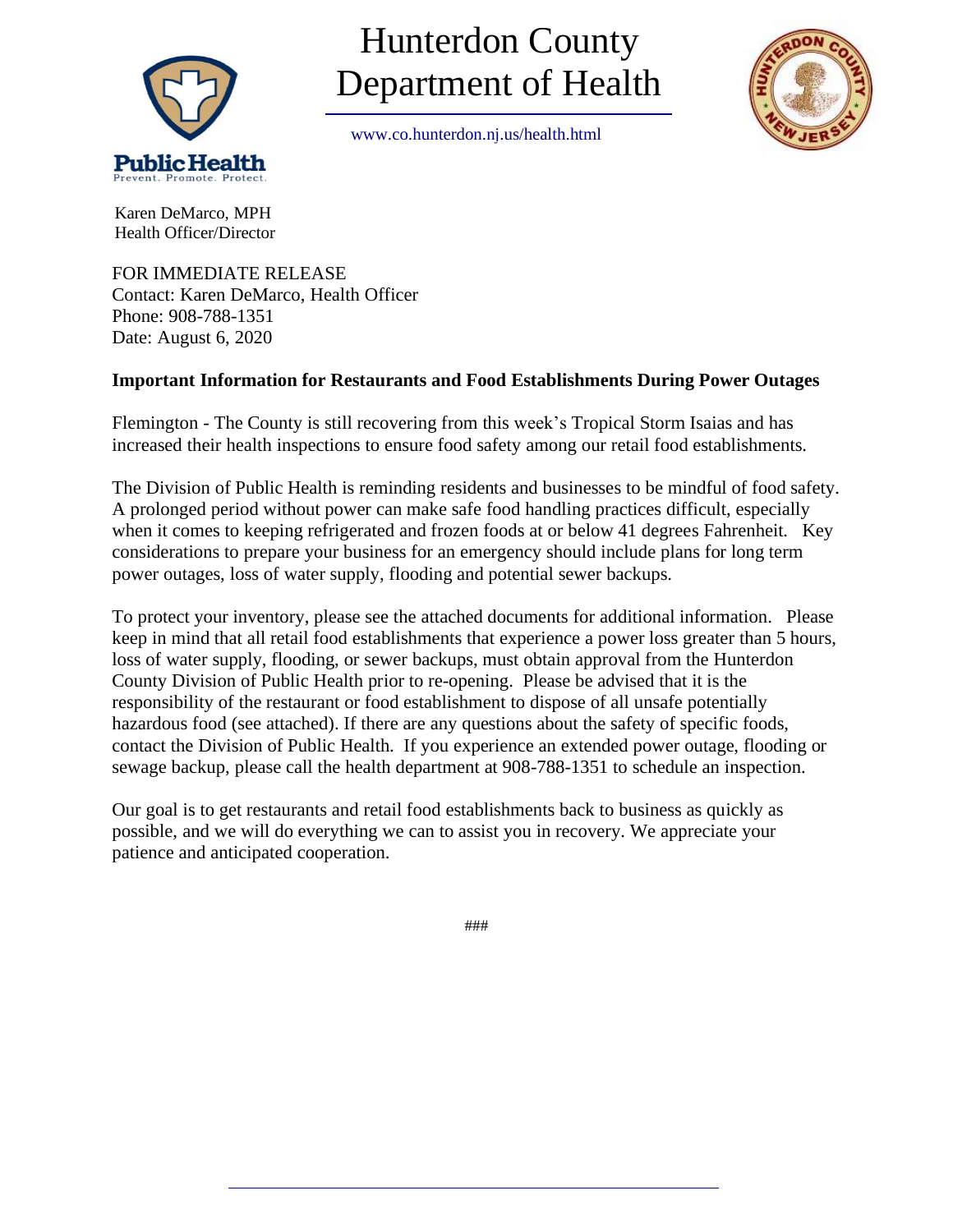

# Hunterdon County Department of Health

[www.co.hunterdon.nj.us/health.html](http://www.co.hunterdon.nj.us/health.htm)



 Karen DeMarco, MPH Health Officer/Director

# **Food Safety During Power Outages in Food Establishments \_\_\_\_\_\_\_\_\_\_\_\_\_\_\_\_\_\_\_\_\_\_\_\_\_\_\_\_\_\_\_\_\_\_\_\_\_\_\_\_\_\_\_\_\_\_\_\_\_\_\_\_\_\_\_\_\_\_**

The following are recommendations that apply to food safety during an extended power outage (more than two hours).

Appropriate decision making before, during, and immediately after a power outage is necessary to protect consumers from unsafe food and minimize product loss.

The Hunterdon County Division of Public Health recommends that food establishments develop a power outage plan before the need arises.

# **When there is a Power Outage**

- Note the time the power outage begins.
- Discontinue all cooking operations.

• Do not place hot food in refrigerators or freezers, as this will rapidly raise the temperature inside the refrigerator or freezer and may make more food unusable. • Discard food products that are in the

process of being cooked, but which have not yet reached the final cooking temperature. • Maintain hot potentially hazardous food at 140º F or above. Food that has reached final cooking temperature may be kept hot (140º F) by use of canned heat in chaffing dishes. • Use ice or/ice baths to rapidly cool small batches of hot food.

# **Food Safety**

### **Potentially Hazardous Foods**

Potentially hazardous foods are those foods such as high protein foods (meat, eggs, dairy) and cooked vegetables that support the rapid and progressive growth of diseasecausing bacteria. Foodborne illnesses can be caused by bacteria

that can multiply rapidly in foods when the food is held in the temperature danger zone  $(41^{\circ}$  to  $140^{\circ}$  F).

### **Keep foods at safe temperatures**

Refrigerated potentially hazardous foods must be stored at or below 41º F. Frozen foods must be maintained frozen. Hot cooked potentially hazardous food must be maintained at 140º F or above.

### **Freezers**

Leave the freezer door closed. A full freezer should keep food safe about two days  $-$  a half-full freezer, about one day. Add bags of ice or dry ice to the freezer if it appears the power will be off for an extended time. You can safely re-freeze thawed foods that still contain ice crystals and are 41º F or less. *Caution: the use of dry ice may result in the unsafe build-up of carbon dioxide.*

# **Refrigerators**

Food in refrigerators should be safe as long as the power is out no more than about four to six hours. Leave the door closed; every time you open it, needed cold air escapes, causing the foods inside to reach unsafe temperatures. Discard any potentially hazardous food that has been above 41º F for four hours or more, reached a temperature of 45º F or higher for any length of time, or has an unusual color, odor, or texture.

### **When in doubt, throw it out!**

If it appears the power will be off for more than six hours, ice, dry ice, or frozen gel packs can be used to keep potentially hazardous foods at 41º F or below. Moving refrigerated food to a walk-in freezer or